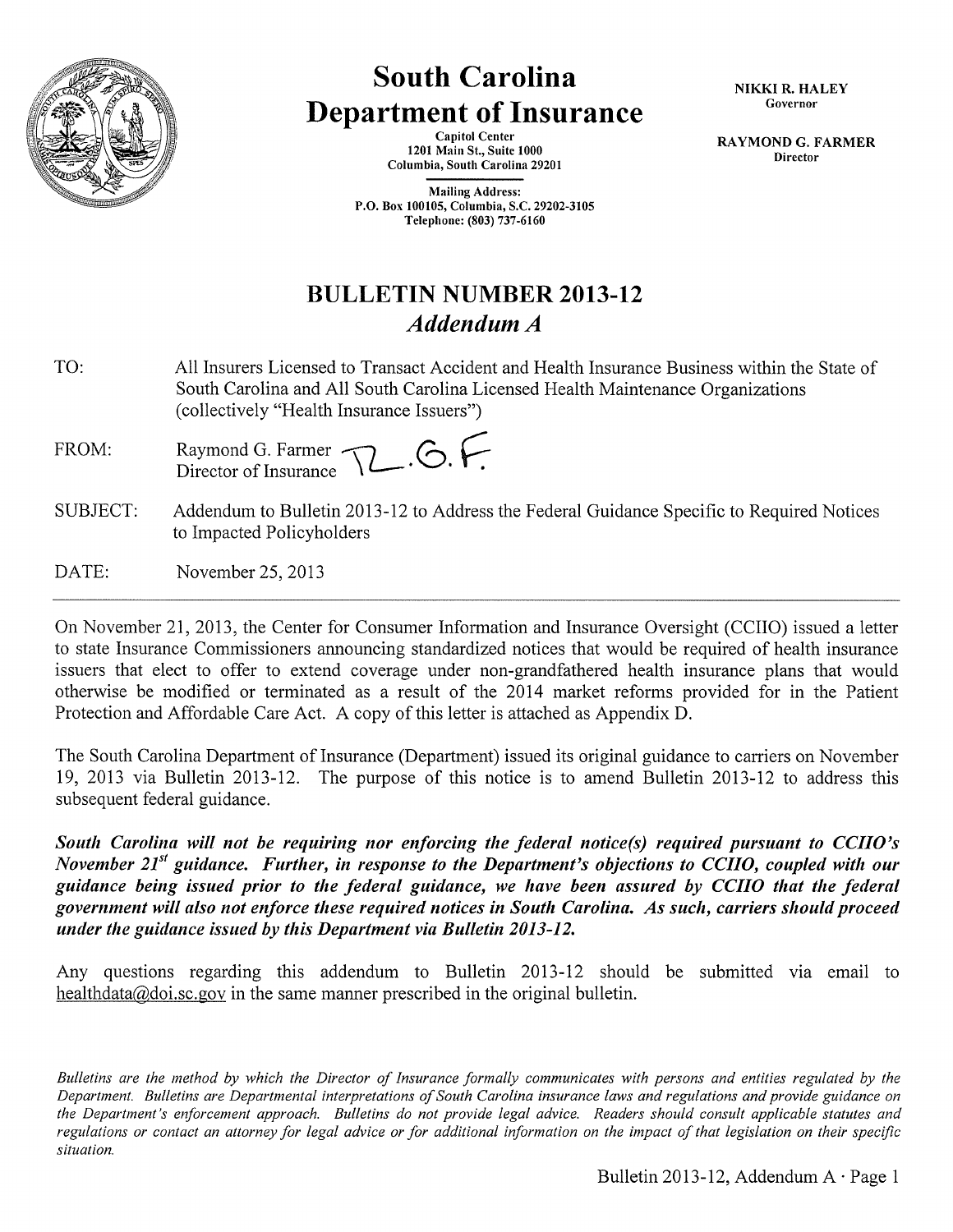# *CCIIO LETTER TO STATE INSURANCE COMMISSIONERS, DATED NOVEMBER 21, 2013*

*(SEE THE FOLLOWING SEVEN PAGES)*

*[THIS SPACE INTENTIONALLY LEFT BLANK]*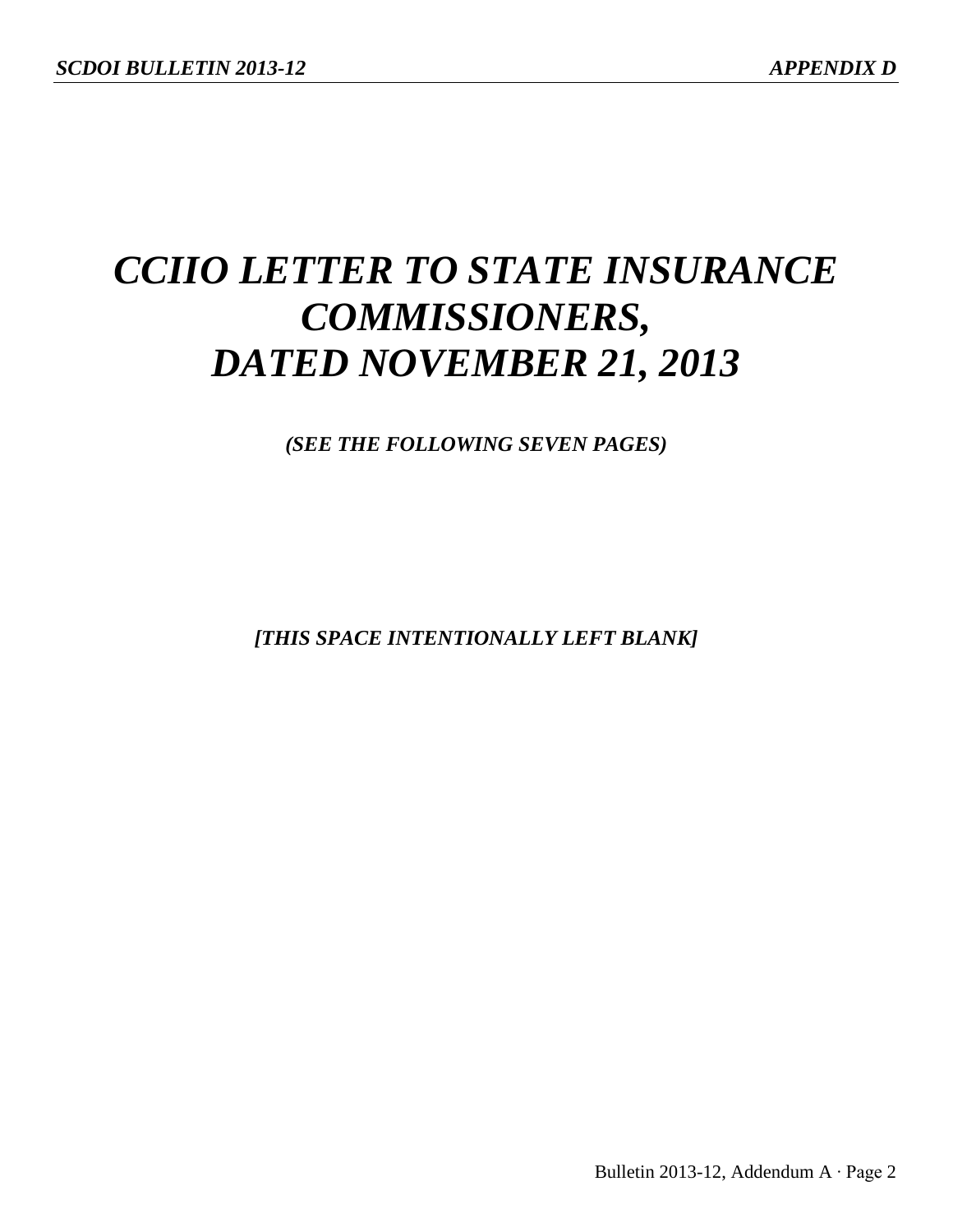DEPARTMENT OF HEALTH & HUMAN SERVICES Centers for Medicare & Medicaid Services Center for Consumer Information and Insurance Oversight 200 Independence Avenue SW Washington, DC 20201



| Date:         | November 21, 2013                                                             |
|---------------|-------------------------------------------------------------------------------|
| From:         | Gary Cohen, Director, Center for Consumer Information and Insurance Oversight |
| <b>Title:</b> | <b>Insurance Standards Bulletin Series -- INFORMATION</b>                     |
| Subject:      | Standard Notices for Transition to ACA Compliant Policies                     |

On November 14, 2014, CMS issued a letter to State Insurance Commissioners outlining a transitional policy for non-grandfathered coverage in the small group and individual health insurance markets. If permitted by applicable State authorities, health insurance issuers may choose to continue coverage that would otherwise be terminated or cancelled, and affected individuals and small businesses may choose to re-enroll in such coverage. Under this transitional policy, non-grandfathered health insurance coverage in the individual or small group market that is renewed for a policy year starting between January 1, 2014, and October 1, 2014, will not be considered to be out of compliance with certain market reforms if certain specific conditions are met.

One of the conditions for the transitional policy is that the health insurance issuer must send a notice to all individuals and small businesses that received a cancellation or termination notice with respect to the coverage, or send a notice to all individuals and small businesses that would otherwise receive a cancellation or termination notice with respect to the coverage, that informs them of (1) any changes in the options that are available to them; (2) which of the specified market reforms would not be reflected in any coverage that continues; (3) their potential right to enroll in a qualified health plan offered through a Health Insurance Marketplace and possibly qualify for financial assistance; (4) how to access such coverage through a Marketplace; and (5) their right to enroll in health insurance coverage outside of a Marketplace that complies with the specified market reforms.

Included with this guidance are standard notices that are required to be used in order to satisfy the requirement outlined above. Attachment 1 is the notice that must be sent to policyholders that have already been sent a cancellation notice for the existing coverage. Attachment 2 is the notice that must be sent to policyholders that have not previously been sent a cancellation notice for the existing coverage. The appropriate notice must be delivered to the policyholder separately from any other plan materials or correspondence.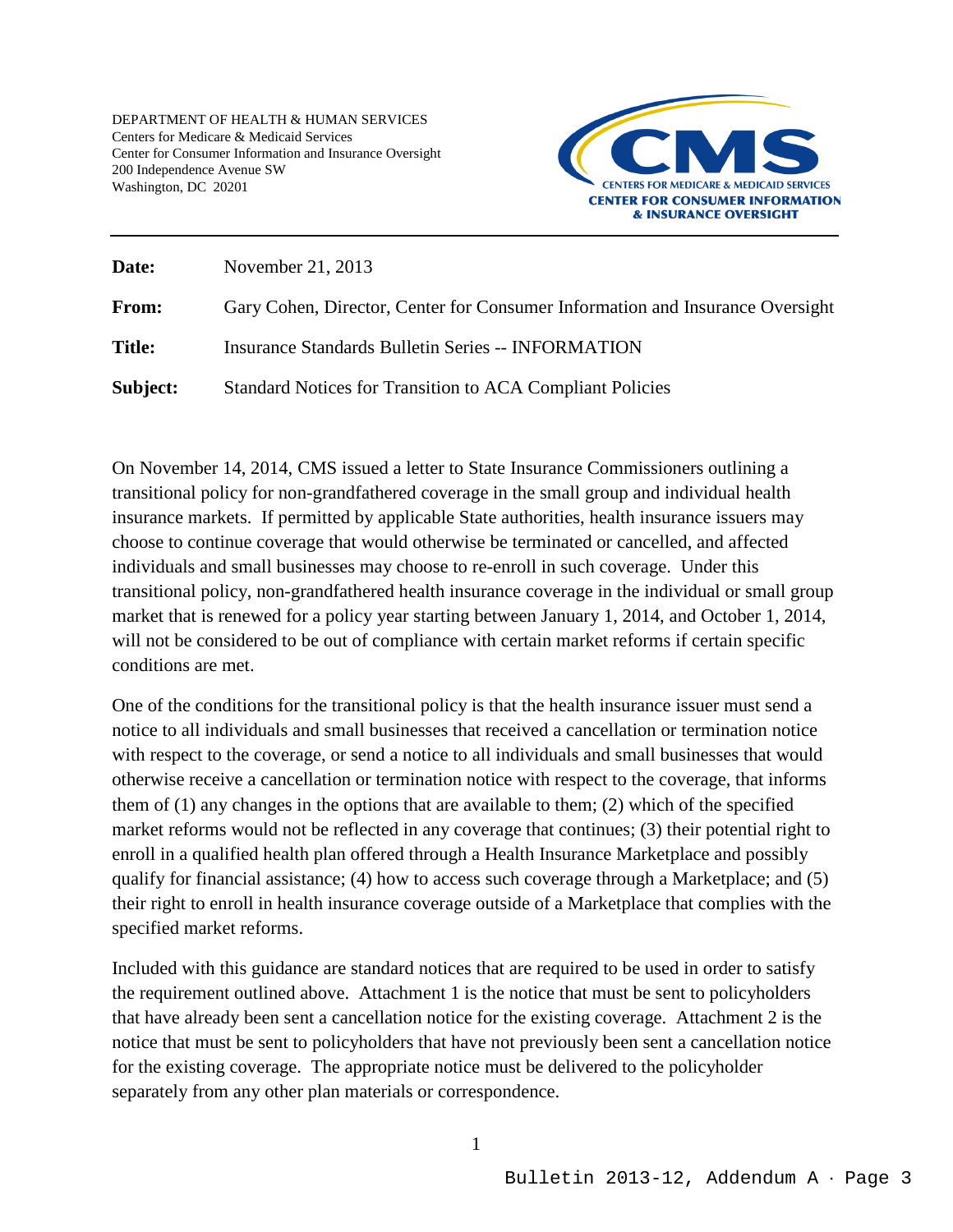Also included as Attachment 3 is standard language that satisfies the requirement when health insurance issuers proceed with the cancellation of the coverage in either the small group or individual health insurance markets. The use of this language will be considered to satisfy the requirement to notify policyholders of the discontinuation of their policies if it is prominently displayed in all cancellation notices sent between the issuance of this guidance and December 31, 2014. CMS will be working closely with states as the primary enforcers of these notice requirements.

# **Where to get more information:**

If you have any questions regarding this guidance, please e-mail CCIIO at [marketreform@cms.hhs.gov.](mailto:marketreform@cms.hhs.gov)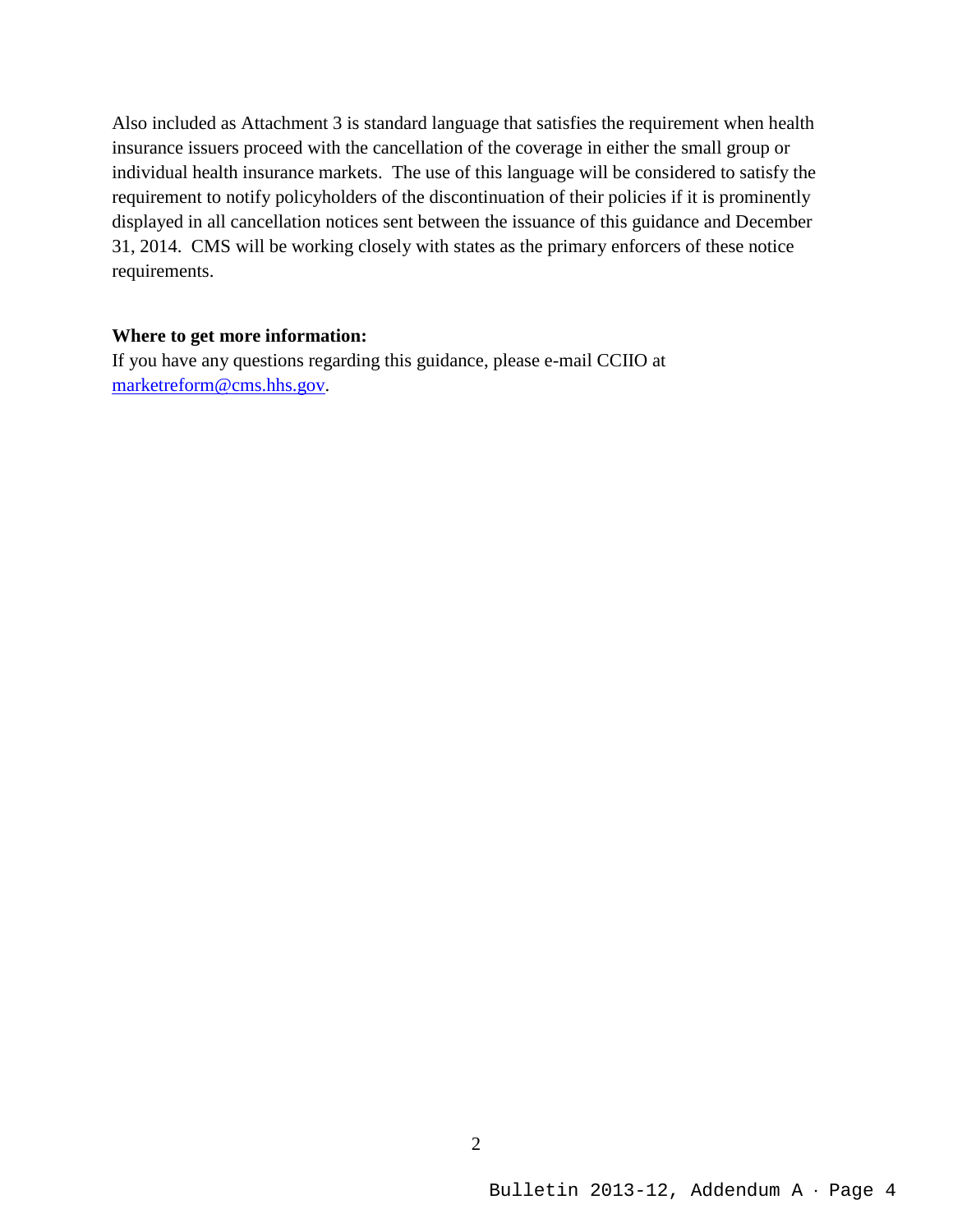#### **Attachment 1**

**This notice must be used when a prior cancellation notice was sent and the issuer is providing an option to the policyholder to continue the existing coverage:**

Dear Policyholder,

We previously notified you that your current policy is being cancelled because it doesn't meet the minimum standards required by the health care law. We are now writing to inform you that, under federal guidance announced in November 2013, you may keep this coverage for the upcoming plan year beginning in 2014.

# **How Do I Keep My Current Plan?**

To keep your current plan, please contact us.

As you think about your options, there are some things to keep in mind. If you choose to renew your current policy, it will NOT provide all of the rights and protections of the health care law. These include one or more of the following new protections of the Public Health Service Act (PHS Act) that were added by the health care law and that take effect for coverage beginning in 2014. As a result, your coverage:

- May not meet standards for fair health insurance premiums, so it can charge more based on factors such as gender or a pre-existing condition, and it doesn't have to comply with rules limiting the ability to charge older people more than younger people (section 2701).
- May not meet standards for guaranteed availability, so it can exclude customers based on factors such as a pre-existing condition (section 2702).
- May not meet standards for guaranteed renewability (section 2703).
- May not meet standards related to pre-existing conditions for adults, so it can exclude coverage for treatment of an adult's pre-existing condition (section 2704).
- May not meet standards related to discrimination based on health status (section 2705).
- May not meet standards for non-discrimination in providers (section 2706).
- May not cover essential health benefits or limit annual out-of-pocket spending, so it might not cover benefits such as prescription drugs and might have unlimited costsharing (section 2707).
- May not meet standards for participation in clinical trials, so you might not have coverage for services related to a clinical trial for a serious or life-threatening disease (section 2709).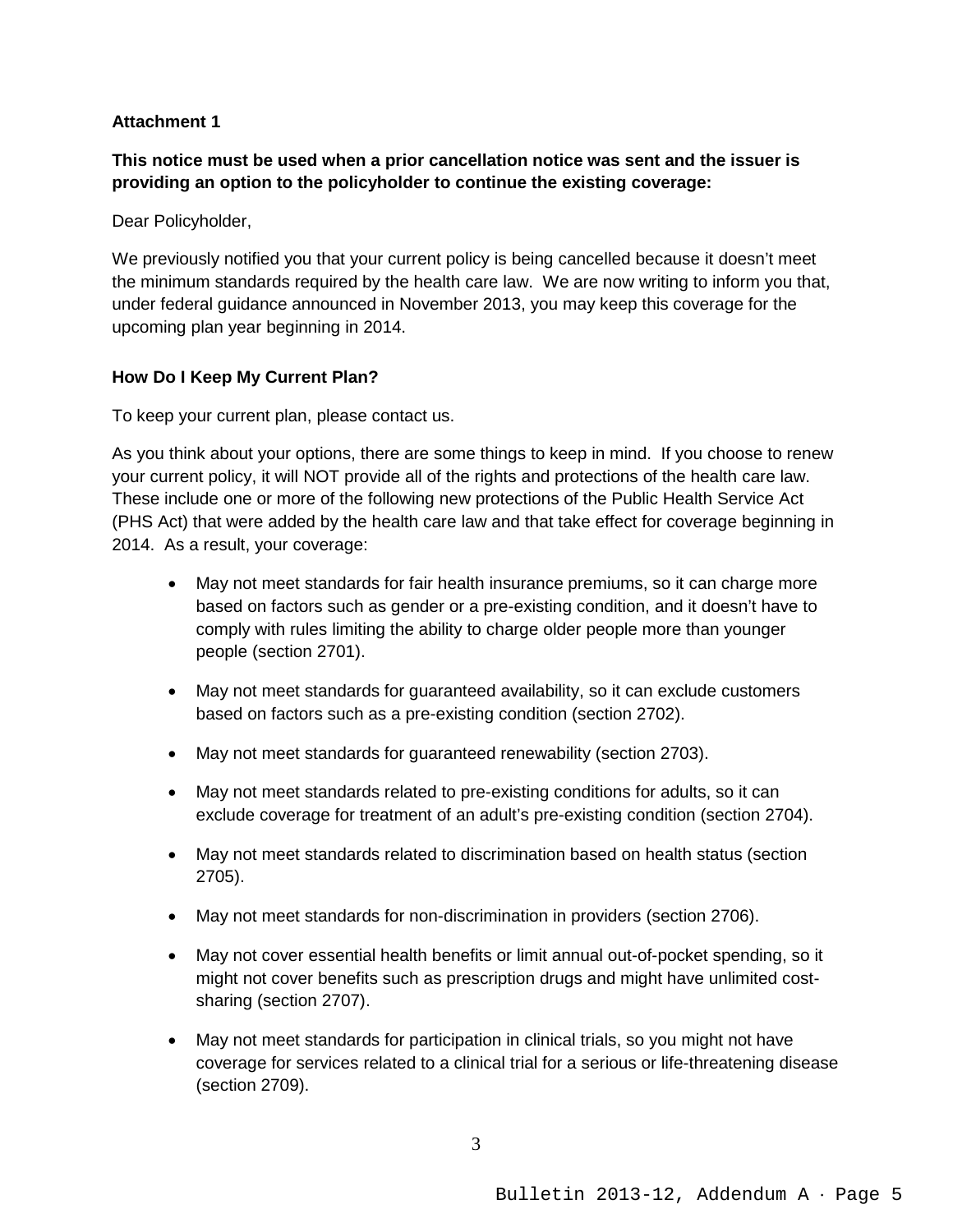#### **How Do I Choose A Different Plan?**

You have new options and rights for getting quality, affordable health insurance. [You may shop in the Health Insurance Marketplace, where all plans meet certain standards to guarantee health care security and no one who is qualified to purchase coverage through the Marketplace can be turned away or charged more because of a pre-existing condition. The Marketplace allows you to choose a private plan that fits your budget and health care needs. You may also qualify for tax credits or other financial assistance to help you afford health insurance coverage through the Marketplace. $]$ <sup>[1](#page-5-0)</sup>

[You can also get new health insurance outside the Marketplace.] Most new plans guarantee certain protections, such as your ability to buy a plan even if you or your employees have a preexisting condition. [However, financial assistance is not available outside the Marketplace.]

You should review your options as soon as possible, since you have to buy your coverage within a limited time period to preserve your consumer protections.

#### **How Can I Learn More?**

To learn more about the Health Insurance Marketplace and protections under the health care law, visit HealthCare.gov or call 1-800-318-2596.

If you have questions, please contact us.

<span id="page-5-0"></span> $<sup>1</sup>$  The bracket language does not apply to the U.S. territories that do not have a Marketplace.</sup>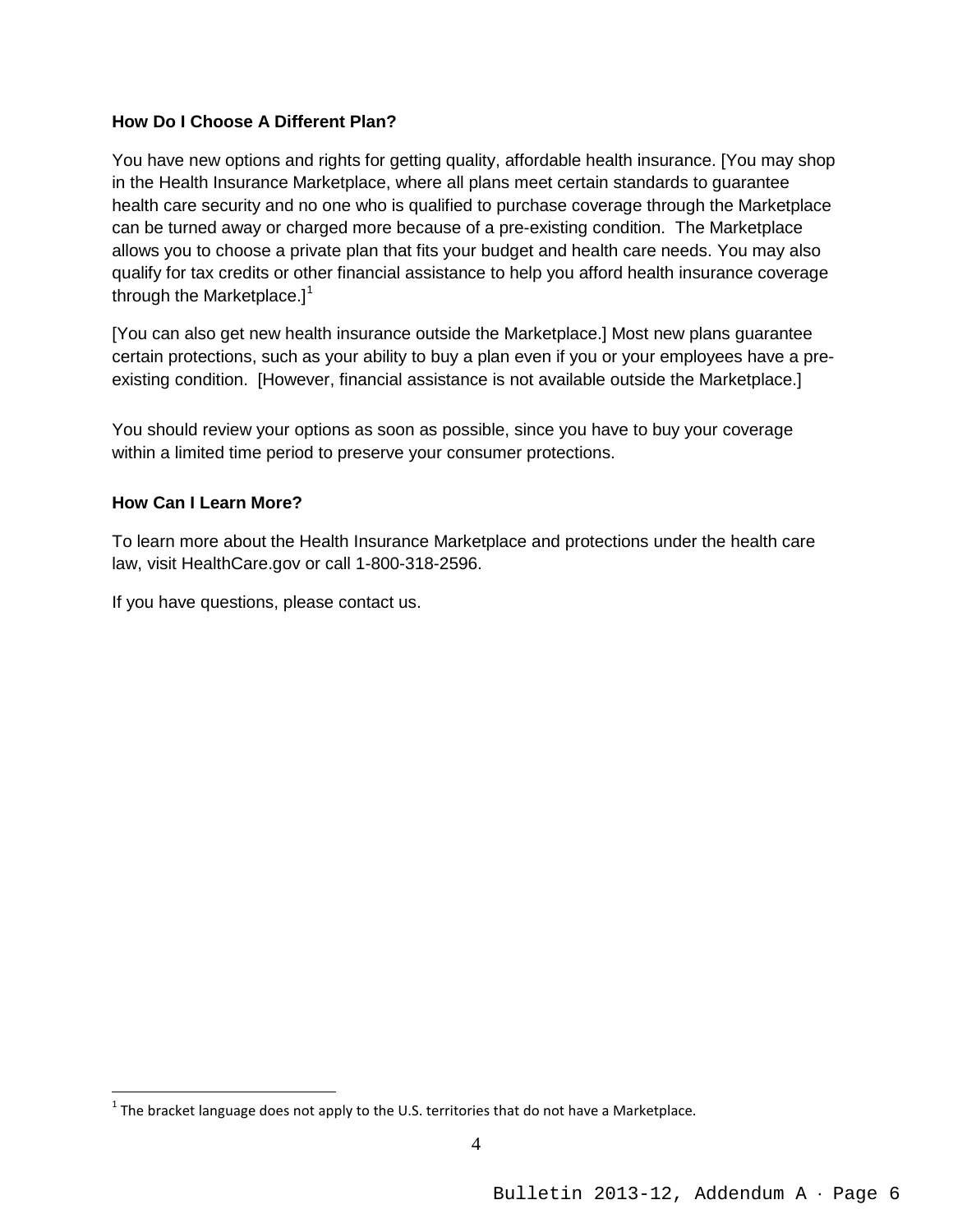#### **Attachment 2**

**This notice must be used when a prior cancellation notice has not been sent and the issuer is providing an option to the policyholder to continue the existing coverage:**

Dear Policyholder,

We are writing to inform you that, under federal guidance announced in November 2013, you may keep your existing coverage for the upcoming plan year beginning in 2014.

#### **How Do I Keep My Current Plan?**

To keep your current plan, please contact us.

As you think about your options, there are some things to keep in mind. If you choose to renew your current policy, it will NOT provide all of the rights and protections of the health care law. These include one or more of the following new protections of the Public Health Service Act (PHS Act) that were added by the health care law and that take effect for coverage beginning in 2014. As a result, your coverage:

- May not meet standards for fair health insurance premiums, so it can charge more based on factors such as gender or a pre-existing condition, and it doesn't have to comply with rules limiting the ability to charge older people more than younger people (section 2701).
- May not meet standards for guaranteed availability, so it can exclude customers based on factors such as a pre-existing condition (section 2702).
- May not meet standards for guaranteed renewability (section 2703).
- May not meet standards related to pre-existing conditions for adults, so it can exclude coverage for treatment of an adult's pre-existing condition (section 2704).
- May not meet standards related to discrimination based on health status (section 2705).
- May not meet standards for non-discrimination in providers (section 2706).
- May not cover essential health benefits or limit annual out-of-pocket spending, so it might not cover benefits such as prescription drugs and might have unlimited costsharing (section 2707).
- May not meet standards for participation in clinical trials, so you might not have coverage for services related to a clinical trial for a serious or life-threatening disease (section 2709).

#### **How Do I Choose A Different Plan?**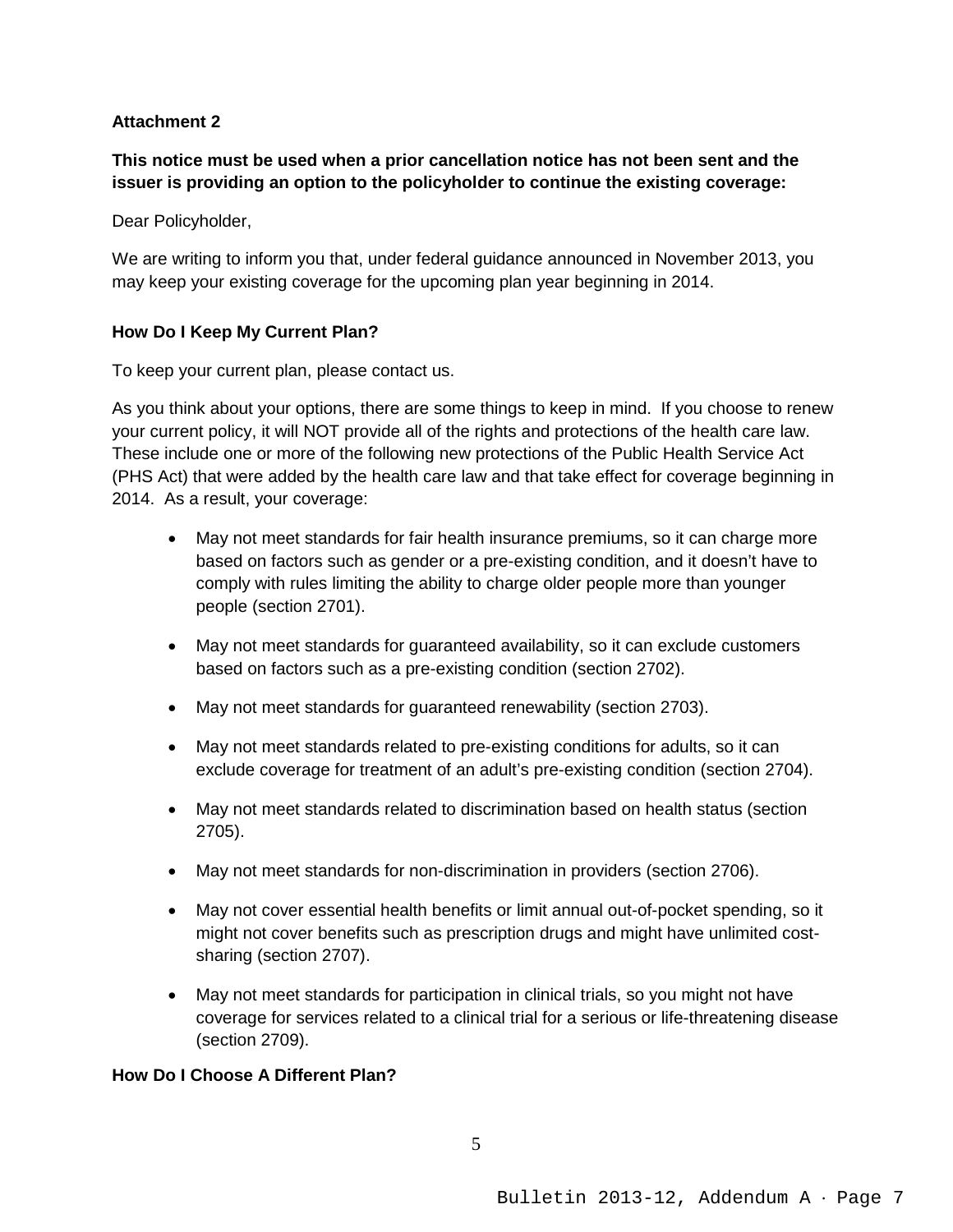You have new options and rights for getting quality, affordable health insurance. [You may shop in the Health Insurance Marketplace, where all plans meet certain standards to guarantee health care security and no one who is qualified to purchase coverage through the Marketplace can be turned away or charged more because of a pre-existing condition. The Marketplace allows you to choose a private plan that fits your budget and health care needs. You may also qualify for tax credits or other financial assistance to help you afford health insurance coverage through the Marketplace. $]^{2}$  $]^{2}$  $]^{2}$ 

[You can also get new health insurance outside the Marketplace.] Most new plans guarantee certain protections, such as your ability to buy a plan even if you or your employees have a preexisting condition. [However, financial assistance is not available outside the Marketplace.]

You should review your options as soon as possible, since you have to buy your coverage within a limited time period to preserve your consumer protections.

# **How Can I Learn More?**

To learn more about the Health Insurance Marketplace and protections under the health care law, visit HealthCare.gov or call 1-800-318-2596.

If you have questions, please contact us.

<span id="page-7-0"></span> $2$  The bracket language does not apply to the U.S. territories that do not have a Marketplace.